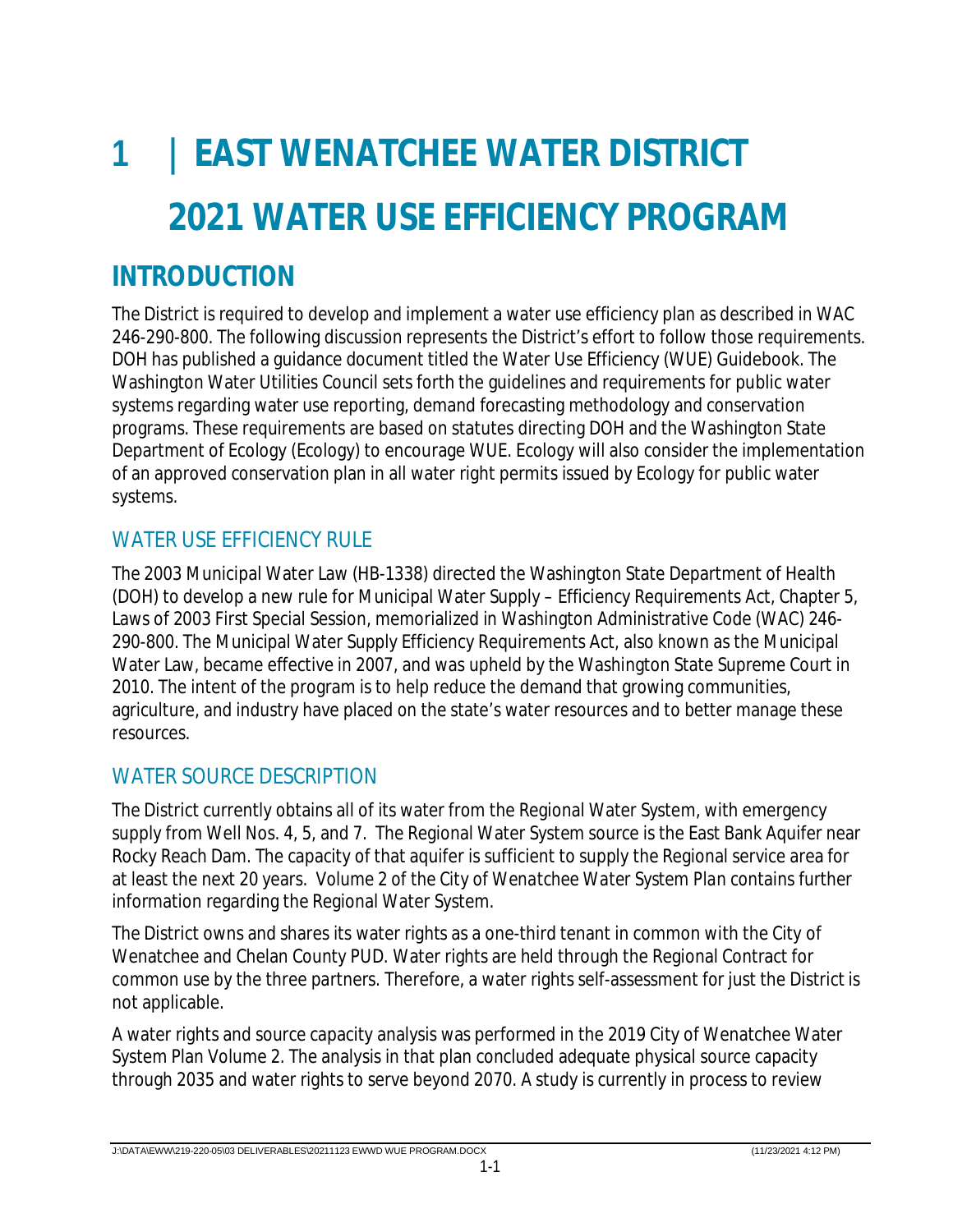other future water sources. The Regional partners also purchased water rights that have been put into the State Water Trust Account until needed to meet system demands.

## FUTURE WATER USE

The City of East Wenatchee estimates the population growth rate in the UGA will be between the medium and high rates from the OFM for the overall County, with annual growth starting at 1.30 percent in 2021 and steadily diminishing to 1.05-percent by 2040. For conservative infrastructure planning, this Plan assumes growth in the District will fall between this UGA rate and the OFM County overall high range rate. For conservative revenue planning this Plan assumes growth in the District will fall between this UGA rate and the OFM County overall low range rate. Published forecasts from the OFM and City currently end in 2040. Past 2040, 1.0-percent annual growth is assumed for the medium estimate. The results are shown on **Table 1.1** and **Chart 1.1**.

|                                      | 2021   | 2027                        | 2031                 | 2036   | 2041   | 2046   | 2051   |
|--------------------------------------|--------|-----------------------------|----------------------|--------|--------|--------|--------|
| Low Estimate (for revenue forecast)  | 31,925 | 33,561                      | 34,541               | 35,740 | 37,011 | 38,281 | 39,595 |
| Avg. Growth Rate                     | 1.62%  | 0.84%                       | 0.73%                | 0.68%  | 0.70%  | 0.68%  | 0.68%  |
| Medium Estimate                      |        | 32,063 34,532 36,179 38,237 |                      |        | 40,282 | 42,336 | 44,496 |
| Avg. Growth Rate                     | 1.71%  | 1.24%                       | 1.18%                | 1.11%  | 1.05%  | 1.00%  | 1.00%  |
| High Estimate (for capital planning) | 32,133 | 35,020                      | 36,872               | 39,176 | 41,535 | 43,979 | 46,567 |
| Avg. Growth Rate                     | 1.76%  | 1.44%                       | 1.31%                | 1.22%  | .18%   | 1.15%  | 1.15%  |
| <b>East Wenatchee UGA</b>            | 30,532 |                             | 32,884 34,452 36,412 |        | 38,375 |        |        |
| Avg. Growth Rate                     | 1.34%  | 1.24%                       | 1.18%                | 1.11%  | 1.06%  |        |        |

|  | Table 0.1 - Population Forecasts |  |
|--|----------------------------------|--|
|--|----------------------------------|--|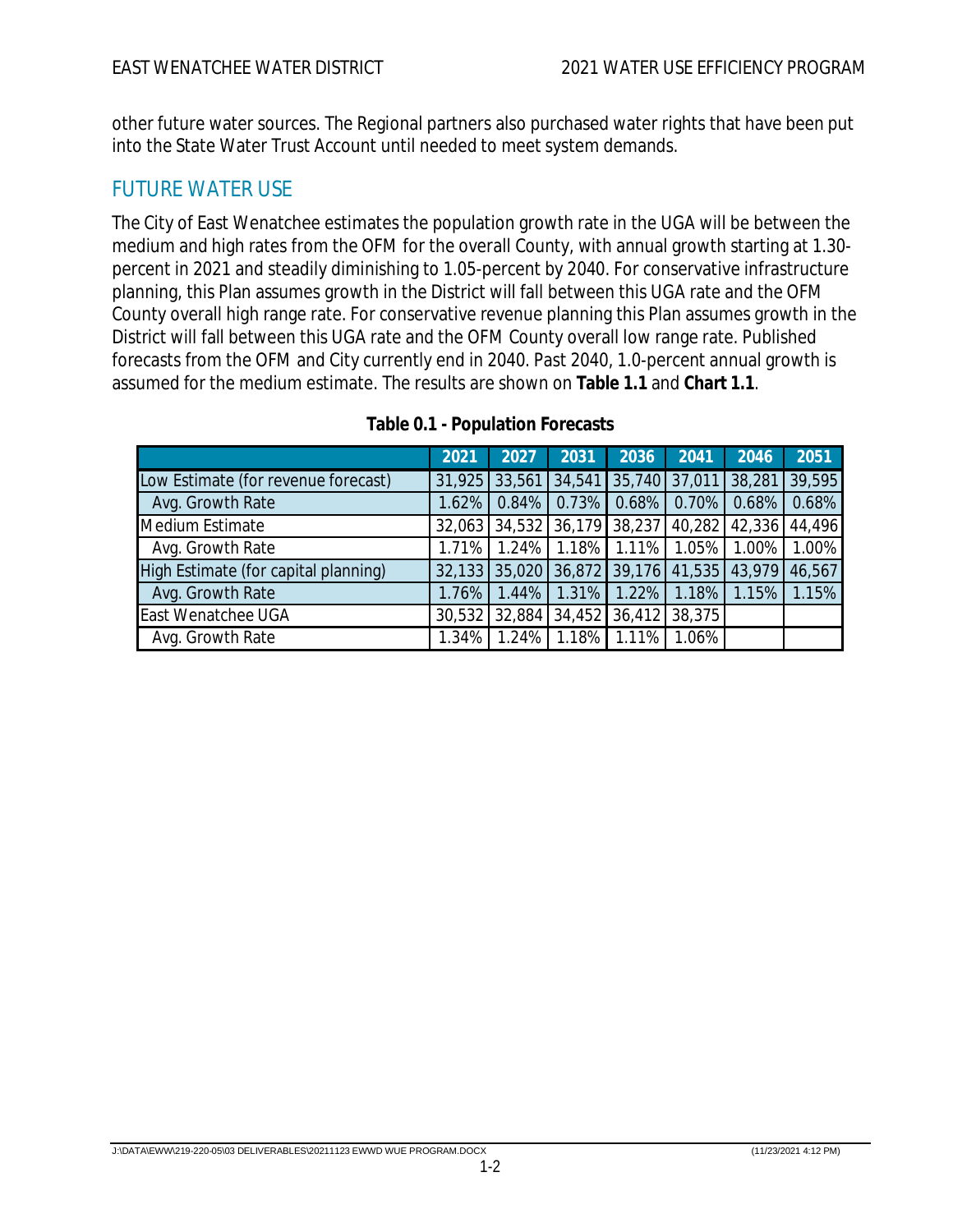

**Chart 0.1 - Population Forecasts**

The future water use forecasts are shown on **Table 1.2**.

| Pressure                | Existing (2020) |           |           |            | 2027      |           |            | 2031                 |                 |            |                   |                   |
|-------------------------|-----------------|-----------|-----------|------------|-----------|-----------|------------|----------------------|-----------------|------------|-------------------|-------------------|
| Zone                    | WDD gpd         | ADD gpd   | MDD gpd   | PHD<br>gpm | WDD gpd   | ADD gpd   | MDD qpd    | <b>PHD</b><br>gpm    | WDD gpd         | ADD gpd    | MDD gpd           | <b>PHD</b><br>gpm |
| 965-N                   | 84,848          | 115,824   | 233,823   | 500        | 103,938   | 142,049   | 296,180    | 633                  | 120,107         | 163,771    | 348,158           | 746               |
| $965-S$                 | 1,046,541       | 1,325,049 | ,990,677  | 2,254      | .055.795  | ,349,735  | 2,035,011  | 2,452                | .059.073        | 367,315    | 2,095,175         | 2,647             |
| 1170/1292               | ,052,298        | ,349,961  | 2,225,744 | 2,472      | .091.145  | ,419,569  | 2,356,181  | 2,866                | 1,128,079       | 1,462,407  | 2,446,451         | 3,115             |
| 1235/1494               | 282,978         | 375,347   | 656,226   | 740        | 389,198   | 603,016   | 1,133,029  | 1,305                | 516,361         | 899,502    | 1,774,366         | 2,110             |
| 1594                    | 96,416          | 374,838   | 950,406   | 2,192      | 117,465   | 436,234   | 1,134,588  | 2,540                | 129,059         | 470,257    | 1,240,830         | 2,799             |
| 1768                    | 44,833          | 123,999   | 309,346   | 690        | 43,815    | 121,774   | 305,531    | 677                  | 43,881          | 122,049    | 307,612           | 693               |
| Total                   | 2,607,914       | 3.665.018 | 6,366,222 | 8,847      | 2,801,355 | 4,072,376 | 7,260,520  | 10.473               | 2.996.559       | 4.485.302  | 8,212,593         | 12,110            |
|                         |                 | 2036      |           |            | 2041      |           |            | <b>Full Buildout</b> |                 |            |                   |                   |
| <b>Pressure</b><br>Zone | WDD gpd         | ADD gpd   | MDD gpd   | PHD<br>gpm | WDD gpd   | ADD gpd   | MDD gpd    | PHD<br>gpm           | WDD gpd         | ADD gpd    | MDD qpd           | <b>PHD</b><br>gpm |
| 965-N                   | 135,200         | 185,588   | 413,050   | 800        | 137,323   | 189,178   | 444,694    | 815                  | 582,499         | 833,280    | 1,577,998         | 2,826             |
| $965-S$                 | ,062,567        | 1,388,103 | 2,167,557 | 2,889      | ,066,431  | ,409,432  | 2,240,887  | 3,137                | 1,314,233       | 1,892,521  | 3,276,871         | 5,333             |
| 1170/1292               | 1.159.548       | 1,513,868 | 2,555,441 | 3,424      | 1.191.387 | ,565,911  | 2,665,644  | 3,740                | 1.857.912       | 2,594,207  | 4,530,071         | 7,458             |
| 1235/1494               | 715,683         | 1,465,968 | 2,948,424 | 3,647      | 744,054   | ,563,171  | 3,029,356  |                      | 5,186 3,275,212 | 4,975,385  | 8,218,523 14,543  |                   |
| 1594                    | 143,113         | 511,458   | 1,369,852 | 3,122      | 157,248   | 552,928   | 1,499,837  | 3,452                | 665,263         | 1,843,251  | 4,670,959 10,176  |                   |
| 1768                    | 43,954          | 122,362   | 310,101   | 713        | 44,054    | 122,747   | 312,774    | 733                  | 58,839          | 163,604    | 399,433           | 947               |
| Total                   | 3,260,065       | 5.187.347 | 9,764,424 | 14,594     | 3,340,495 | 5,403,366 | 10,193,191 | 17.063               | 7.753.957       | 12.302.248 | 22.673.855 41.284 |                   |

WDD = Winter Day Demand

ADD = Average Day Demand

MDD = Maximum Day Demand

PHD = Peak Hour Demand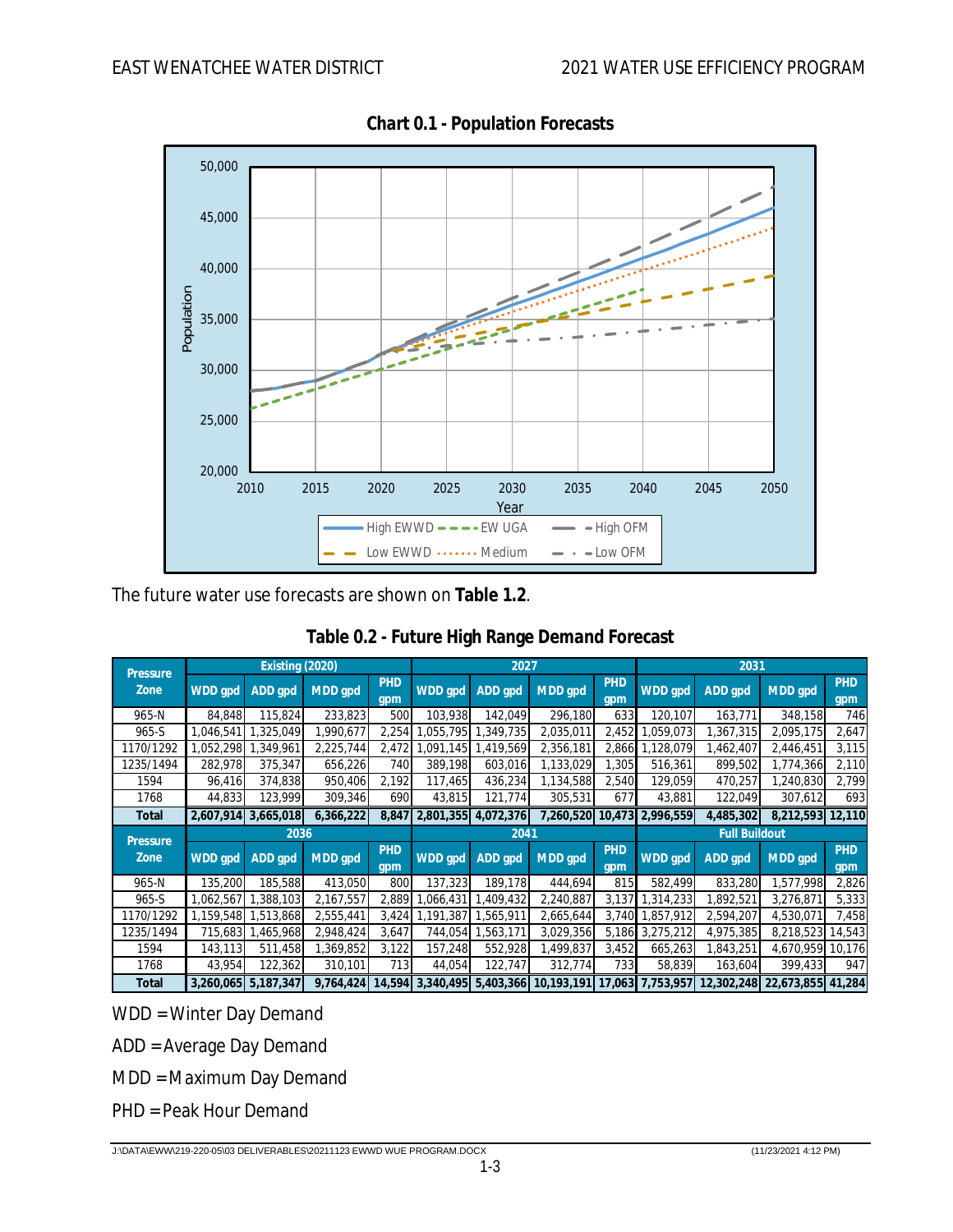## DISTRIBUTION SYSTEM LEAKAGE

Unbilled water must be accounted for in demand planning. There are multiple sources of unbilled water in the District water system.

- Construction Flushing: Hydrant meters are used for flushing new watermains whenever practical but flushing occasionally occurs without using a hydrant meter. In these cases, the District estimates the water used.
- Public Works: Water used by the City of East Wenatchee and County primarily for street cleaning.
- Sewer Department: Water used by the Douglas County Sewer District primarily to clean sewer lines.
- Water Quality Flushing: Water used by the District to flush dead-end pipes to maintain water quality. Some of this flushing is metered, the rest is estimated.
- District Meters: Water used by the District primarily for irrigation of District facility sites.
- Leaks: Leaks within the system.
- Fire Department: Water used by the Fire Department for fire suppression and hydrant testing. The Fire Dept. briefly operates all hydrants annually and tests all new hydrants thoroughly. For estimating, annual tests assume 200 gallons per hydrant, and new hydrant tests use 3,000 gallons each.
- Failed Meters: About 3-percent of customer meters fail and are replaced each year.

The amount of time before a customer meter failure is identified and the meter is replaced can vary. 3 months is minimum due to the bi-monthly billing cycle, while 5 months is usually the longest. For estimating, a 4-month average is assumed. The estimated amount of water used during this period is based on the meter size and the annual average use of all customers for that meter size.

- $-5/8$ " Meter = 200 gpd
- $\bullet$  1" Meter = 500 gpd
- $\bullet$  1.5" Meter = 800 gpd
- $\bullet$  2" Meter = 2,000 gpd
- $\bullet$  3" Meter = 6,000 gpd
- $\bullet$  4" Meter = 10,000 gpd

When a high-usage customer's meter fails, the District will typically estimate unmetered water based on past billings.

The summary of estimated authorized consumption and DSL is presented in **Table 1.3**.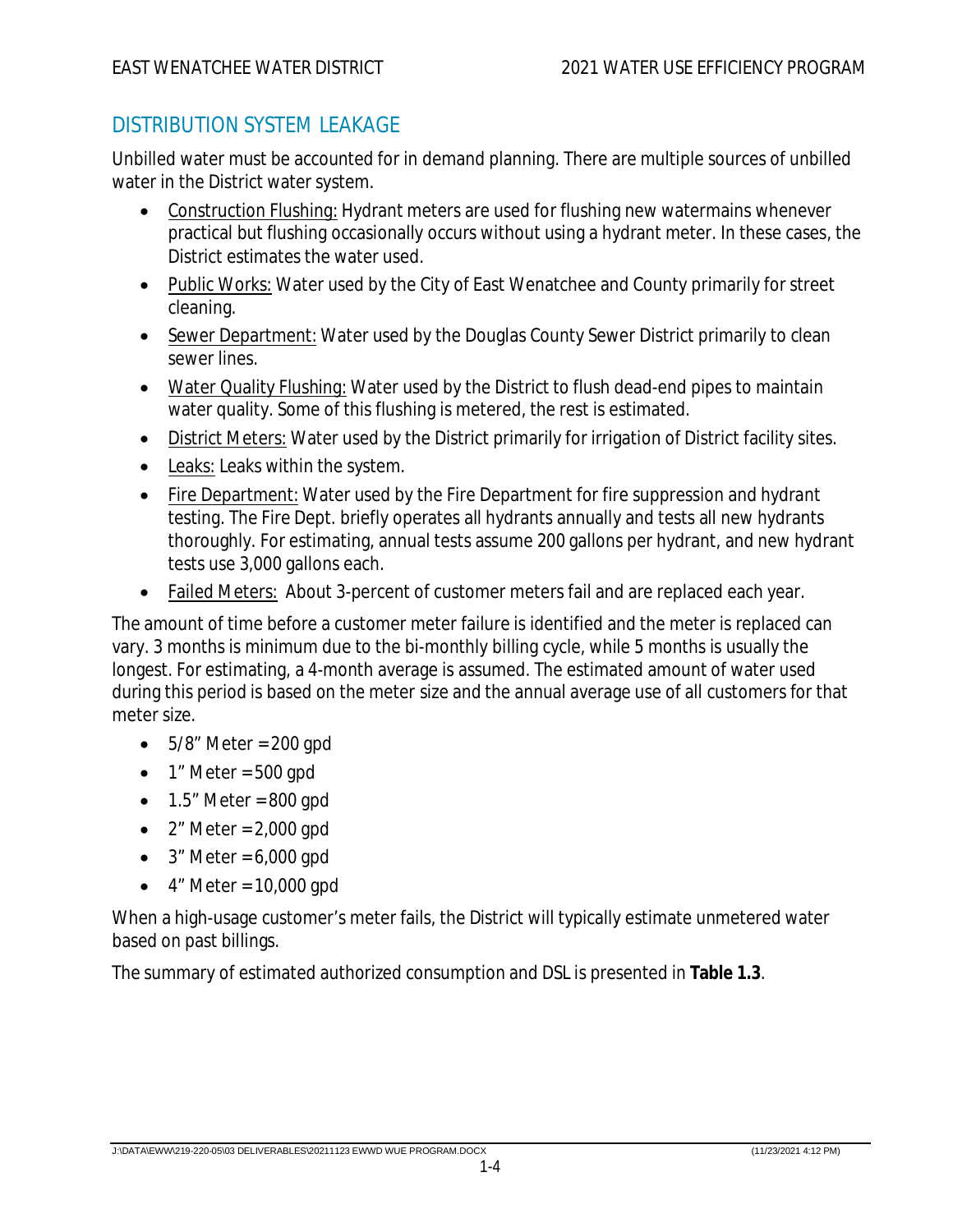|                              | 2014          | 2015          | 2016         | 2017         | 2018         | 2019         | 2020          |
|------------------------------|---------------|---------------|--------------|--------------|--------------|--------------|---------------|
| Supply                       | ,249,078,000  | 1,323,029,791 | ,268,334,188 | ,292,178,214 | ,299,487,236 | .281.701.800 | ,337,632,681  |
| <b>Customer Sales</b>        | 1,112,813,812 | 1,131,065,760 | ,092,352,272 | ,085,137,812 | ,090,367,828 | ,076,177,894 | 1,171,658,224 |
| <b>Hydrant Meter Sales</b>   | 7,149,040     | 11,456,368    | 7,471,974    | 8,236,451    | 12,026,986   | 23,826,062   | 15,526,252    |
| <b>Construction Flushing</b> | 229,437       | 739,229       | 174,238      | 358,874      | 170,824      | 295,181      | 3,221,787     |
| <b>Meter Failures</b>        | 12,466,004    | 14,578,136    | 15,692,280   | 16.241.744   | 28,918,692   | 9,765,792    | 5,568,000     |
| Fire Fighting                | 120,000       | 120,000       | 142,500      | 150,000      | 112,500      | 135,000      | 82,500        |
| <b>Hydrant Testing</b>       | 236,000       | 234,000       | 247,000      | 250,000      | 253,000      | 256,000      | 259,000       |
| Maintenance Flushing         | 82,000        | 4,962,980     | 86,493       | 282,000      | 582,000      | 605,600      | 185,137       |
| <b>Fill Station</b>          | 735,020       | 562,750       | 438,970      | 288,550      | 384,750      | 559,370      | 698,010       |
| DSL                          | 115,246,687   | 159,310,568   | 151,728,461  | 181,232,783  | 166,670,656  | 170,080,901  | 140,433,771   |
| Percentage                   | 9.2%          | 12.0%         | 12.0%        | 14.0%        | 12.8%        | 13.3%        | 10.5%         |
| 3 Year Average               | 12.5%         | 12.3%         | 11.1%        | 12.7%        | 12.9%        | 13.4%        | 12.2%         |

| Table 0.3 - Distribution System Leakage (gallons) |  |  |
|---------------------------------------------------|--|--|

DSL over the last few years appears to have been misreported due to a small number of data entry errors that had large repercussions. Primarily these were transcription errors where decimal points were misread as commas.

An estimation was made of DSL by pressure zone. Where data is not readily available for the precise location of some authorized uses (meter failures, hydrant meter sales, etc.) the geographical distribution has been estimated. The results are shown in **Table 1.4**.

| Pressure    | <b>DSL Within</b> | <b>DSL of Overall</b> | <b>Steel Main</b> |
|-------------|-------------------|-----------------------|-------------------|
| Zone        | Zone              | System                | Length (ft)       |
| 965-N (Est) | 1.5%              | 0.5%                  | 750               |
| 965-S       | 14.8%             | 45.6%                 | 145,894           |
| 1170        | 13.5%             | 19.1%                 | 63,869            |
| 1235        | 20.9%             | 0.7%                  | 4,420             |
| 1292        | 13.5%             | 20.4%                 | 68,196            |
| 1493        | 20.9%             | 12.7%                 | 81,879            |
| 1594        | 0.9%              | 0.6%                  |                   |
| 1768        | 1.5%              | 0.3%                  |                   |

|  | Table 0.4 - DSL by Pressure Zone (2017-2019 Average) |
|--|------------------------------------------------------|
|  |                                                      |

About 35-percent of the distribution mains are steel and many are known to be in poor condition. Many older customer services are galvanized steel, also often in poor conditions. As expected, the proportion of DSL tracks proportionally with the distribution of steel pipes.

DSL in the 1594 and 1768 Zones is statistically insignificant, which is to be expected as all water mains in those zones are ductile iron and all customer service lines are HDPE or copper. SCADA data recording issues have made it impractical to calculate DSL in the 965-N Zone, though it is expected to be similar to the 1594 and 1768 Zones because the mains and services are also almost entirely DI and HDPE respectively.

Assuming that the majority of DSL is leakage and not other unauthorized uses such as theft, the amount of DSL should be relatively consistent throughout the year.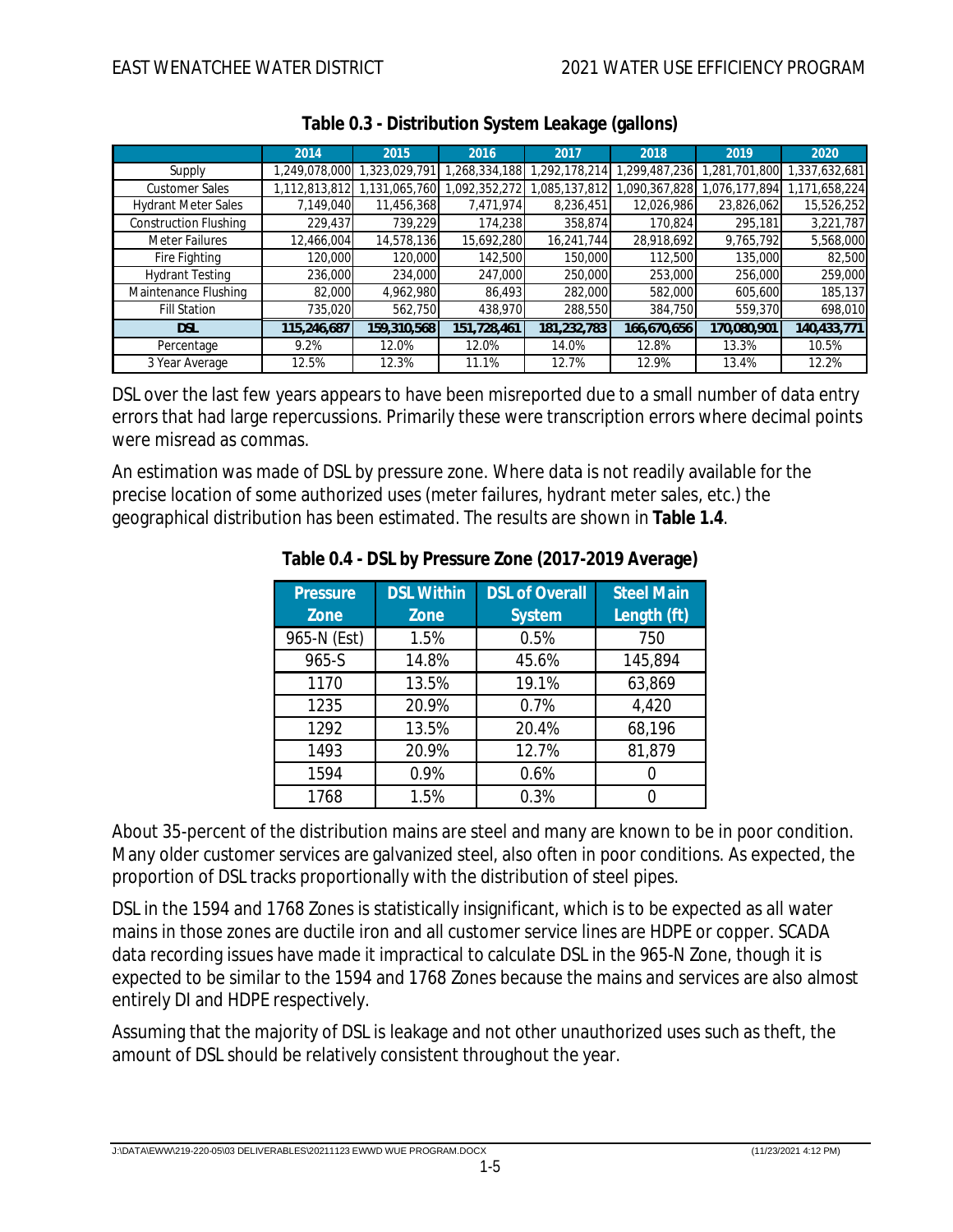## RESULTS OF PAST CONSERVATION EFFORTS

**Table 1.5** shows water usage since 1990. Total pumped water is compared to the number of water service connections and population to obtain an average water supply per each. Both metrics show an average annual reduction of over 1-percent from 2000 to 2020.

| Year | No. of          | Population | Annual                           |     | Per Service |     | Per Person |
|------|-----------------|------------|----------------------------------|-----|-------------|-----|------------|
|      | <b>Services</b> |            | Supply (gal)                     | gpd | Reduction   | gpd | Reduction  |
| 1990 | 5,649           | 18,643     | 1,008,186,000                    | 489 |             | 148 |            |
| 1991 | 5,751           | 19,052     | 1,001,955,900                    | 477 | 2.4%        | 144 | 2.8%       |
| 1992 | 5,892           | 19,461     | 1,036,862,700                    | 482 | $-1.0%$     | 146 | $-1.3%$    |
| 1993 | 6,012           | 19,870     | 1,088,261,900                    | 496 | $-2.9%$     | 150 | $-2.8%$    |
| 1994 | 6,154           | 20,279     | 1,153,566,200                    | 514 | $-3.6%$     | 156 | $-3.9%$    |
| 1995 | 6,339           | 20,688     | 1,144,547,000                    | 495 | 3.7%        | 152 | 2.7%       |
| 1996 | 6,503           | 21,097     | 1,173,656,000                    | 494 | 0.0%        | 152 | $-0.6%$    |
| 1997 | 6,683           | 21,506     | 1,174,199,000                    | 481 | 2.6%        | 150 | 1.9%       |
| 1998 | 6,766           | 21,915     | 1,217,774,000                    | 493 | $-2.4%$     | 152 | $-1.8%$    |
| 1999 | 6,951           | 22,324     | 1,230,116,000                    | 485 | 1.7%        | 151 | 0.8%       |
| 2000 | 7,124           | 22,734     | 1,153,162,000                    | 443 | 8.5%        | 139 | 7.9%       |
| 2001 | 7,277           | 23,000     | 1,145,310,000                    | 431 | 2.8%        | 136 | 1.8%       |
| 2002 | 7,412           | 23,152     | 1,145,872,000                    | 424 | 1.8%        | 136 | 0.6%       |
| 2003 | 7,587           | 23,738     | 1,140,539,000                    | 412 | 2.8%        | 132 | 2.9%       |
| 2004 | 7,785           | 24,130     | 1,216,081,302                    | 428 | $-3.9%$     | 138 | $-4.9%$    |
| 2005 | 7,994           | 24,609     | 1,172,514,000                    | 402 | 6.1%        | 131 | 5.5%       |
| 2006 | 8,298           | 25,458     | 1,194,903,000                    | 395 | 1.8%        | 129 | 1.5%       |
| 2007 | 8,634           | 26,163     | 1,177,065,000                    | 374 | 5.3%        | 123 | 4.1%       |
| 2008 | 8,830           | 26,915     | 1,235,899,000                    | 383 | $-2.7%$     | 126 | $-2.1%$    |
| 2009 | 8,954           | 27,596     | 1,261,905,000                    | 386 | $-0.7%$     | 125 | 0.4%       |
| 2010 | 9,030           | 27,985     | 1,177,936,000                    | 357 | 7.4%        | 115 | 8.0%       |
| 2011 | 9,091           | 28,126     | 1,170,219,000                    | 353 | 1.3%        | 114 | 1.2%       |
| 2012 | 9,153           | 28,268     | 1,218,790,303                    | 365 | $-3.4%$     | 118 | $-3.6%$    |
| 2013 | 9,230           | 28,526     | 1,263,973,463                    | 375 | $-2.8%$     | 121 | $-2.8%$    |
| 2014 | 9,318           | 28,801     | 1,249,078,000                    | 367 | 2.1%        | 119 | 2.1%       |
| 2015 | 9,399           | 28,995     | 1,323,029,791                    | 386 | $-5.0%$     | 125 | $-5.2%$    |
| 2016 | 9,481           | 29,455     | 1,268,334,188                    | 367 | 5.0%        | 118 | 5.6%       |
| 2017 | 9,674           | 29,915     | 1,292,178,214                    | 366 | 0.2%        | 118 | $-0.3%$    |
| 2018 | 9,794           | 30,457     | 1,299,487,236                    | 364 | 0.7%        | 117 | 1.2%       |
| 2019 | 9,912           | 30,887     | 1,281,701,800                    | 354 | 2.5%        | 114 | 2.7%       |
| 2020 | 10,077          | 31,651     | 1,337,632,681                    | 364 | $-2.7%$     | 116 | $-1.8%$    |
|      |                 |            | 20 Year Average Annual Reduction |     | 1.3%        |     | 1.2%       |

This data is displayed graphically on **Chart 1.2.**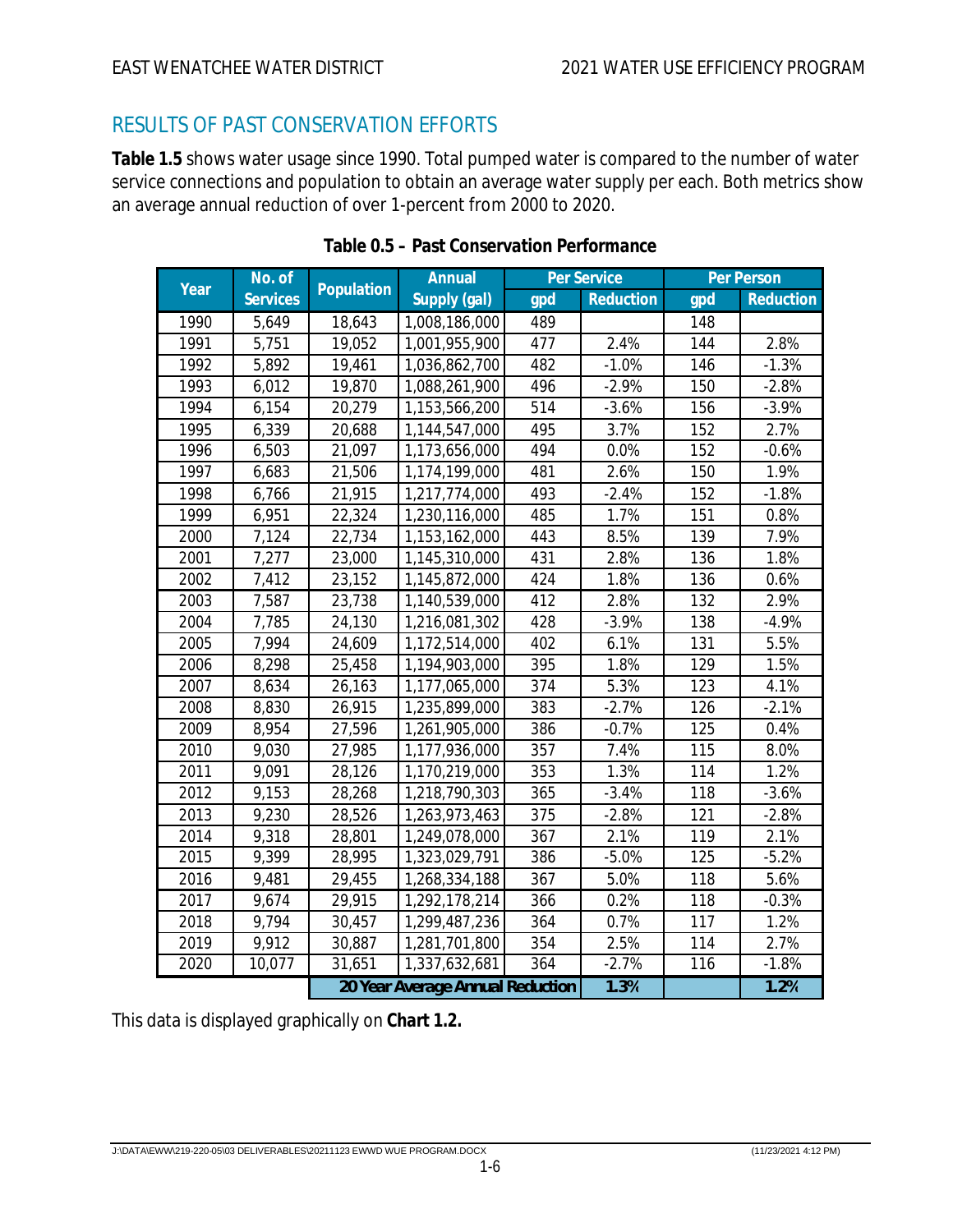

**Chart 0.2 – Past Conservation Performance**

Since 1990, the total reduction has been 28-percent overall per person and 34-percent overall per connection. However, since 2010 these overall unit consumption values have remained relatively unchanged. This is primarily due to industrial water use which has increased from 1-percent to 8 percent of all sales since 2010. To account for this, also included on **Chart 1.2** are the true per capita values which do not include DSL or industrial water use because those consumptive values are not related nor proportional to the population. True per capita consumption has reduced by 48-percent since 1990 and 9-percent since 2010.

The District conservation goals in 2014 compared to the results are as follows:

- 1) To reduce DSL by 0.5 percent.
	- a) This goal has not quite been achieved. The three-year average in 2014 was 12.5 percent and currently is 12.2 percent.
- 2) To reduce per capita water use by 1 to 2-percent (total over 6 years).
	- a) This goal has been exceeded, with a true per capita reduction from 103 gpd in 2014 to 93 gpd in 2020, a 10-percent reduction. Overall per service and overall per person consumption have averaged about 0.5-percent annual reduction since 2014.
- 3) To promote public education and awareness of water conservation issues.
	- a) The District continues this endeavor.

## **CURRENT CONSERVATION PROGRAM**

## PUBLIC EDUCATION

The District has developed a promotional program, which will publicize the needs and methods for achieving water conservation in the community. The District has used radio to inform its customers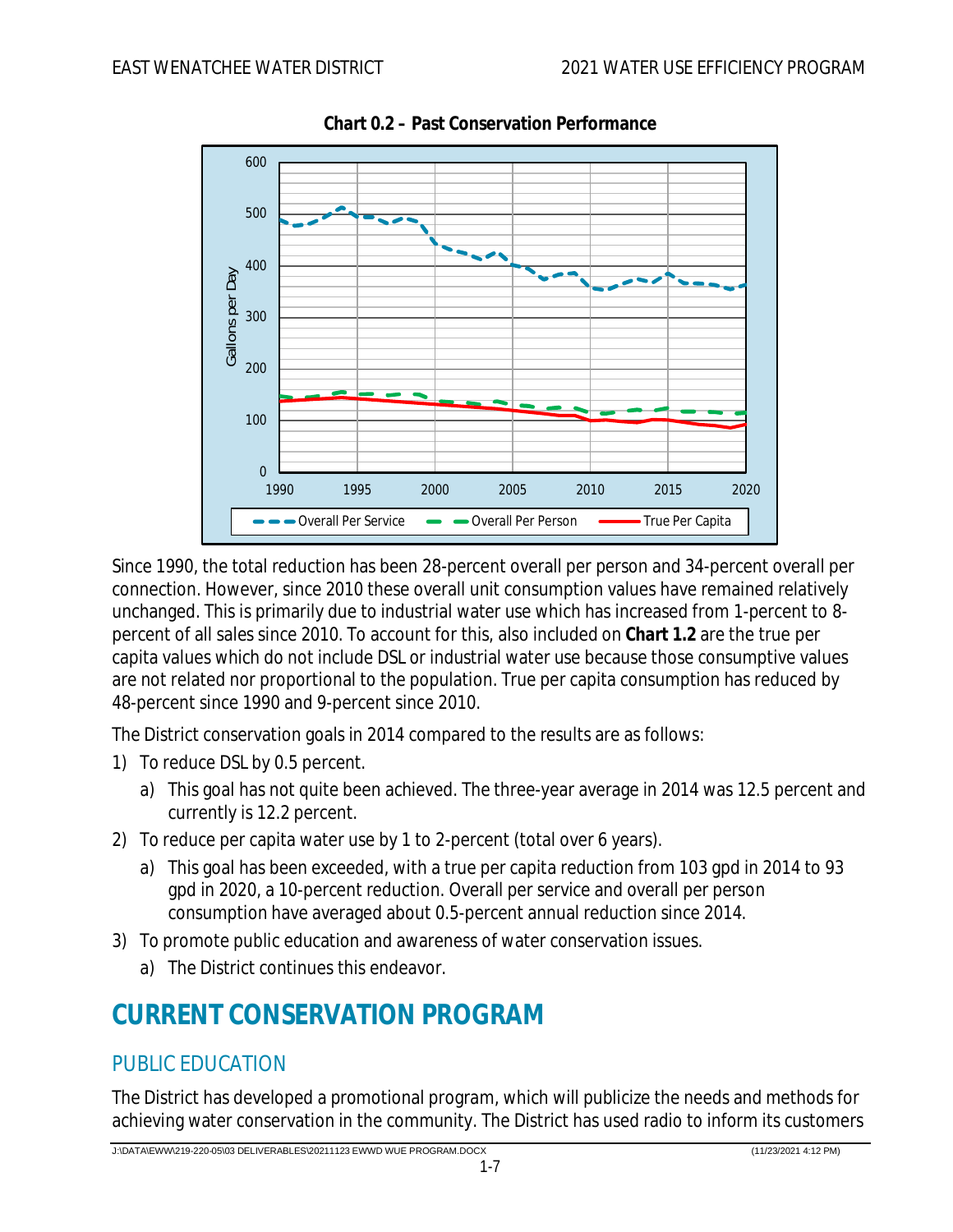of the importance of water conservation and has also given out free indoor water conservation kits to its customers.

Radio news, newspaper articles, and other publications have been used to quickly inform a wide audience of impending or current water resource shortages or system failures.

The conservation program seeks to publicize the need for promoting efficient indoor and outdoor water usage through distribution of informational brochures or other printed materials that address methods of conservation. Pre-printed brochures are available from multiple sources, including Ecology, DOH, and American Water Works Association (AWWA). These are reviewed for their content, approach, and cost. Displays and informational packets are used as a method of disseminating conservation information throughout the community.

Promotion and public education are ongoing. Staff has given presentations at civic groups such as Rotary and Kiwanis, as well as at local schools and college.

Water conservation tips are provided in the District's annual Water Quality Report sent to all customers and available on the District's website.

#### Program Promotion

This conservation measure is a required element of all water conservation programs. The Conservation Planning Requirements provides the following definition for this measure.

*Publicize the need for water conservation through television and radio public service announcements, news articles, public water systems' bill inserts, or other means. This includes promoting efficient indoor and outdoor water usage, distribution of Ecology/Health conservation brochures of other printed material, informing customers, builders and contractors of new plumbing code regulations requiring efficient plumbing fixtures and other efforts.*

The District includes conservation information in its annual report during the summer to educate customers about the methods and reasons for conserving water. Water conservation information can also be accessed by District customers via informational material located on the District and Chelan County Public Utility District No. 1 (PUD) websites. Other promotional methods used include newspaper articles, radio public service announcements, and displays at local fairs and mall shows. Other alternative approaches that are periodically considered include water-related conferences and seminars, community presentations, newsletters, conservation education courses for adults, and various conservation programs for the elementary, middle, and high schools.

The District has used the local media on numerous occasions to promote water conservation and will continue this effort in the future. The District will support the Regional conservation promotion activities of both the Chelan County PUD and the City of Wenatchee.

#### Theme Shows and Fairs

The District hosts a booth at local home shows to promote water use efficiency and answer customer questions.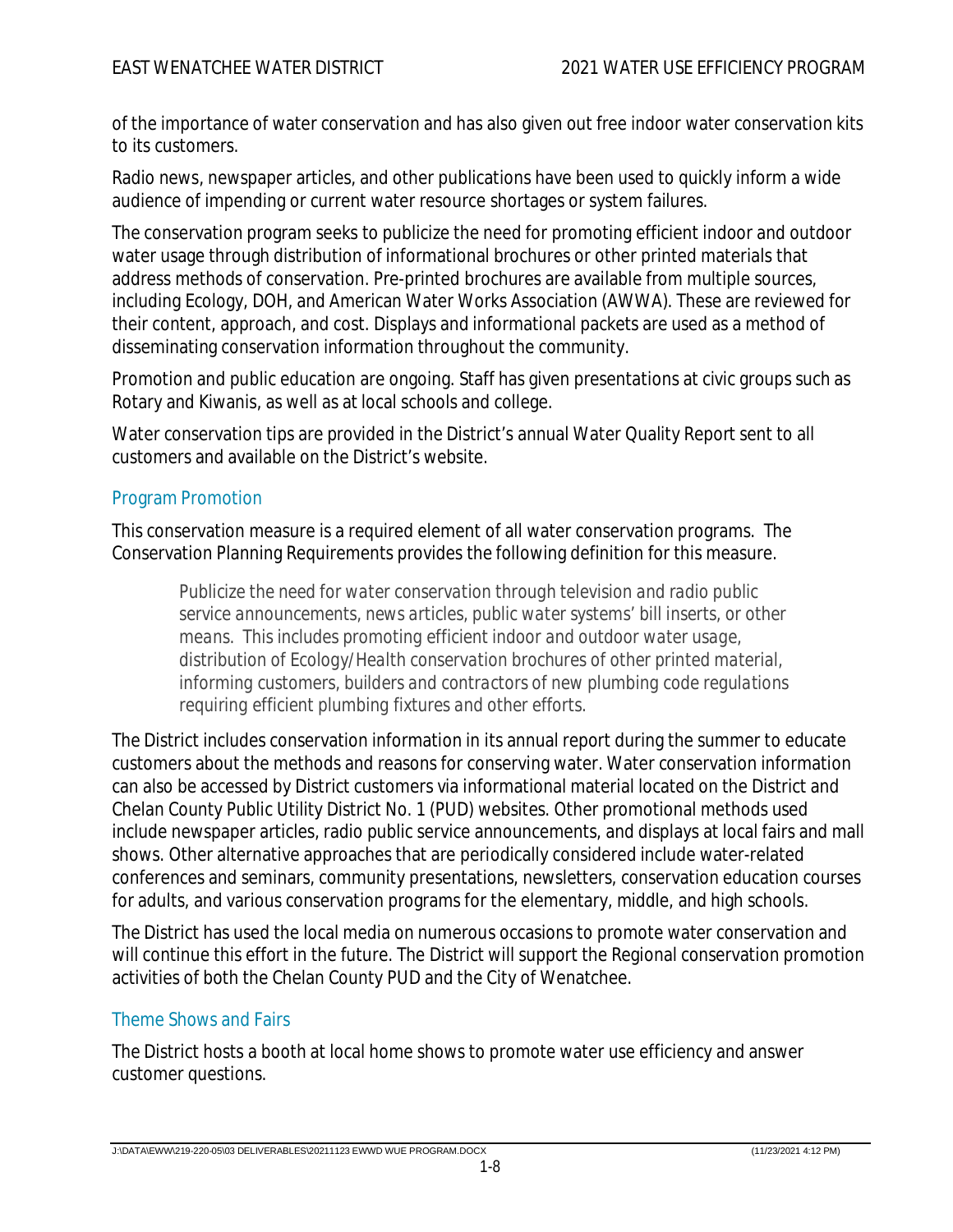## TECHNICAL ASSISTANCE

#### Purveyor Assistance

The District continues to work with the Chelan County PUD and City of Wenatchee to discuss water conservation methods and programs. The District will promote discussions regarding cooperative planning, program development and purchasing.

#### Customer Assistance

The District provides assistance and information to customers to facilitate water conservation.

Customer assistance publications on water conservation practices are available at the District. The District currently has brochures available at the District's main office on the WUE standards for plumbing fixtures.

The District will commit the necessary budgetary resources to provide information to the customer, which facilitates water conservation. This element will be ongoing as long as it is shown to be cost effective.

Customer assistance is practiced regularly in the District. Most assistance revolves around troubleshooting unexpected or unusually high excess water use. Users who are interested in landscape management and xeriscape programs are directed to Chelan County PUD's website http://www.chelanpud.org/conservationhome/water-conservation/xeriscape.html, which provides information on plants and landscaping native to the area. This information is particularly valuable to residential homes that are built on lands without an irrigation water right.

#### SYSTEM MEASURES

#### Source Meters

A source master meter was installed when the District joined the Wenatchee Regional Water System in 2001. Each Regional backup well also has its own meter.

#### Metering Program

The District's policy is to require that all use and services for water shall be furnished with and measured by meter. The District implemented this policy many years ago by metering all water consumption that the District is aware of. District personnel periodically test installed meters and replace them if there is a problem. The District currently has a meter replacement program that replaces all meters on a 15-year cycle. Source water is metered at the Regional Supply Station.

#### Leak Detection

The amount of distribution system leakage (DSL) in the District system has averaged approximately 12 percent over the last several years. The District has leak detection equipment, which is used as needed to detect leaks in suspected areas. Leaks are repaired as discovered. The District has also used an outside company to evaluate areas of the system that they suspect may be leaking.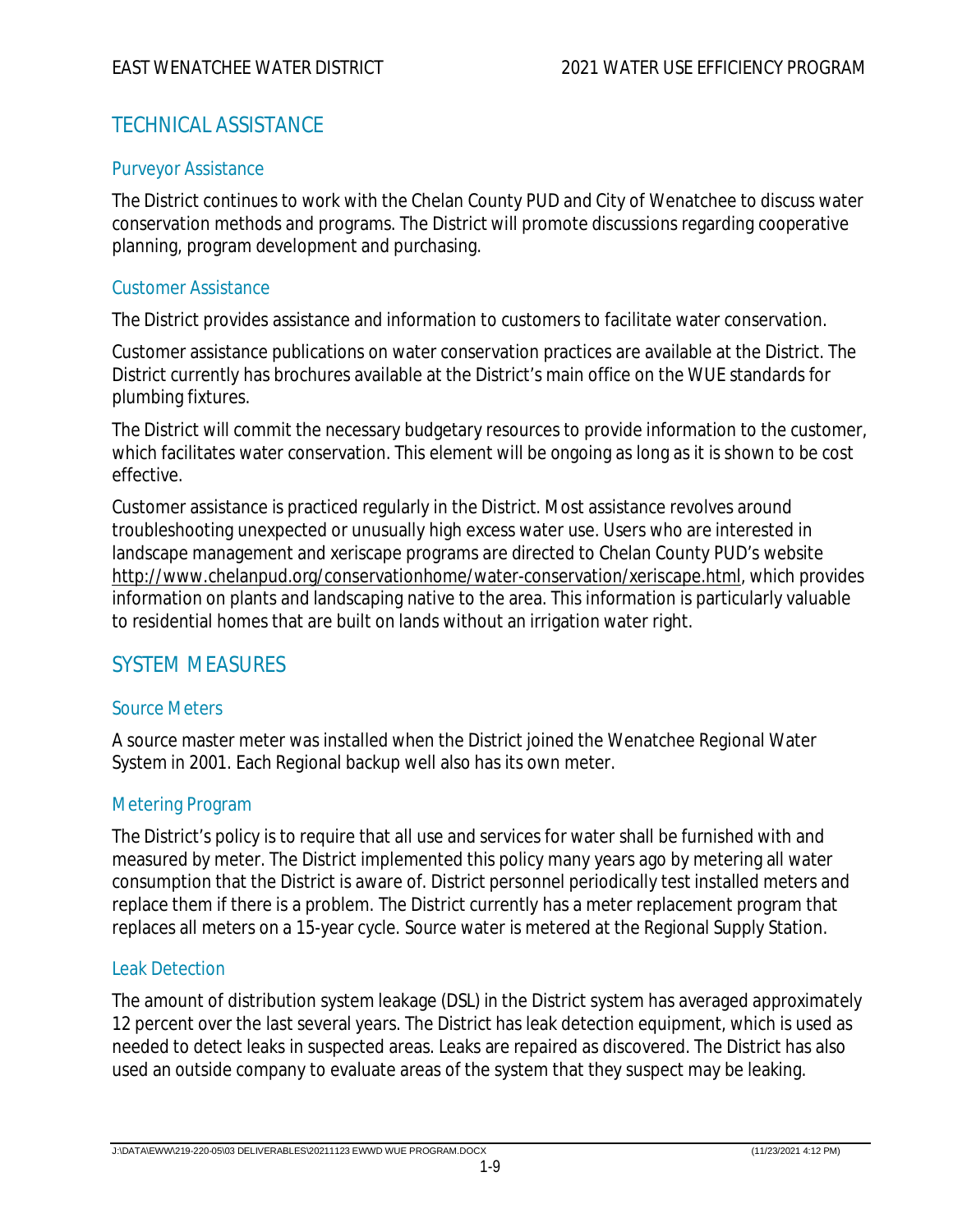The District also has a data logger which it has used on customer service meters that records water use and time of day. If a customer has unusual water consumption, water use data can be recorded for a week and give the customer a printout and plot of water use for that period of time. It usually provides insight into when the consumption occurs and points to the problem, such as like a soft water machine that back flushes too long, an irrigation system running longer that assumed, a fire sprinkler system leaking, etc.

## BILLING MEASURES

#### Conservation Pricing

Historically the District included 600 cubic feet of water in the base monthly water rate and billed bi-monthly. Water use exceeding the base allocation was billed on a uniform block rate per gallon. The District has recently completed a rate study and adopted a new rate system which now bills for all consumption at tiered rates. The tiered rate billing encourages the use of separate irrigation water and xeriscaping.

## CONSERVATION GOALS AND PUBLIC PROCESS

WUE goals must be set through a public process and be evaluated and reestablished a minimum of every 6 years. Public hearings are typically scheduled with the District's Commissioner meetings, with the most recent held on January 6, 2016.

The District supports water conservation as a wise and efficient use of natural resources. The program presented here will include elements that improve source management and increase public awareness with the intent of reducing per capita water consumption. The objectives of this conservation program are:

- 1) To reduce the DSL volume by 1-percent (approximately 1.5 MG) per year.
	- a) DSL is expected to be reduced primarily by replacing steel watermains and steel customer service lines.
- 2) Maintain or reduce per capita water use.
	- a) While the District expects the newly implemented tiered rates and the County/City land use goals of smaller lots will both result in a reduction of per capita use, no numerical reduction goals are proposed other than to not increase use. The District's per capita consumption (93 gpd) is already significantly lower than those of the adjacent City of Wenatchee (133 gpd), Chelan County PUD (141 gpd), and City of Cashmere (119 gpd).
- 3) To promote public education and awareness of water conservation issues.

## MANDATORY MEASURES

The following conservation measures are mandatory, and do not count towards the District's quota of other conservation measures.

#### Source of Supply Meter Readings

Requirement: Read meters daily. Record monthly and annual totals.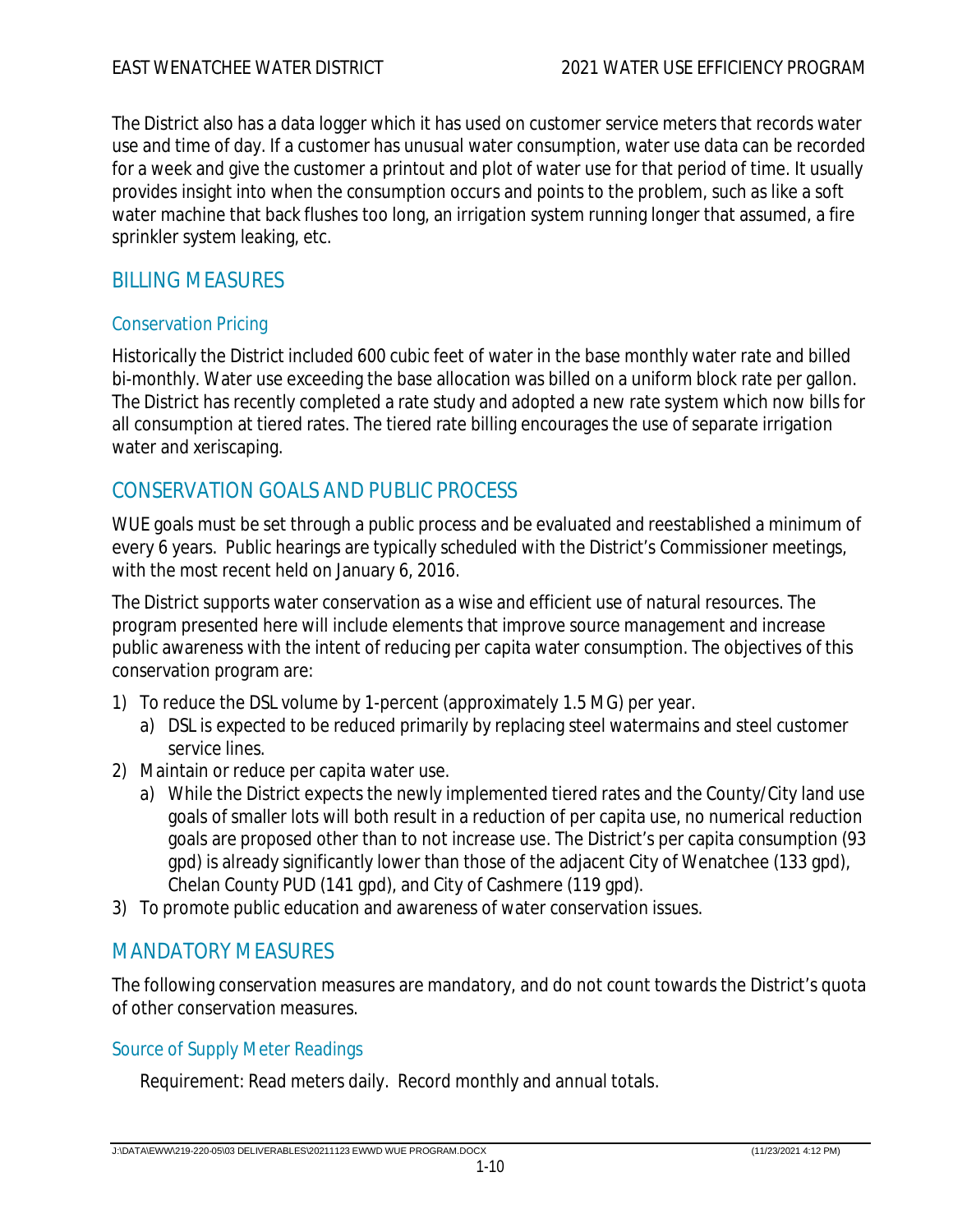Compliance Status: Water supply to the District is currently provided by one metered supply point. Flow is recorded in real time through the SCADA system, with daily totals archived.

#### Customer Service Meters

Requirement:

- a. Record monthly totals. Monthly totals may be estimated if water usage is billed less frequently.
- b. Record usage for the following classes: single-family, multi-family, commercial, industrial, and public.

Compliance Status: Customer meters are read every other month. The District has grouped customers into several classes that meet the requirements stated above.

#### Meter Calibration

Requirement: Verify meter accuracy and repair or replace on a regular schedule.

Compliance Status: The source meter (full bore mag-meter style) was installed in 2001. All original propeller meters in each booster station have also been replaced with mag-meters. The District has no current reason to question the accuracy of any of these meters. Mag-meters have no moving parts, so they are less prone to loss of accuracy than mechanical meters. Typically, a failure is complete failure rather than a change in accuracy.

Customer meters are replaced when water use records become suspect. A 15-year replacement program for customer meters is in place. The District reviews water use on the large (3-inch and larger) customer meters and will replace with modern high accuracy meters when water use appears suspect.

#### Leak Detection

Requirement: Conduct periodic leak detection surveys until DSL is reduced to below 10 percent.

Compliance Status: The District regularly uses its own leak detection equipment.

#### Customer Education

Requirement: Provide customer education.

Compliance Status: Current customer education is described under the "Public Education," and "Customer Assistance" paragraphs of the Current WUE Program Section. Formal forums have not been held.

#### Determine DSL Rate

Requirement: Record annual totals.

Compliance Status: Source and customer meters are totaled yearly, and authorized unmetered uses (firefighting, construction flushing, etc.) are estimated.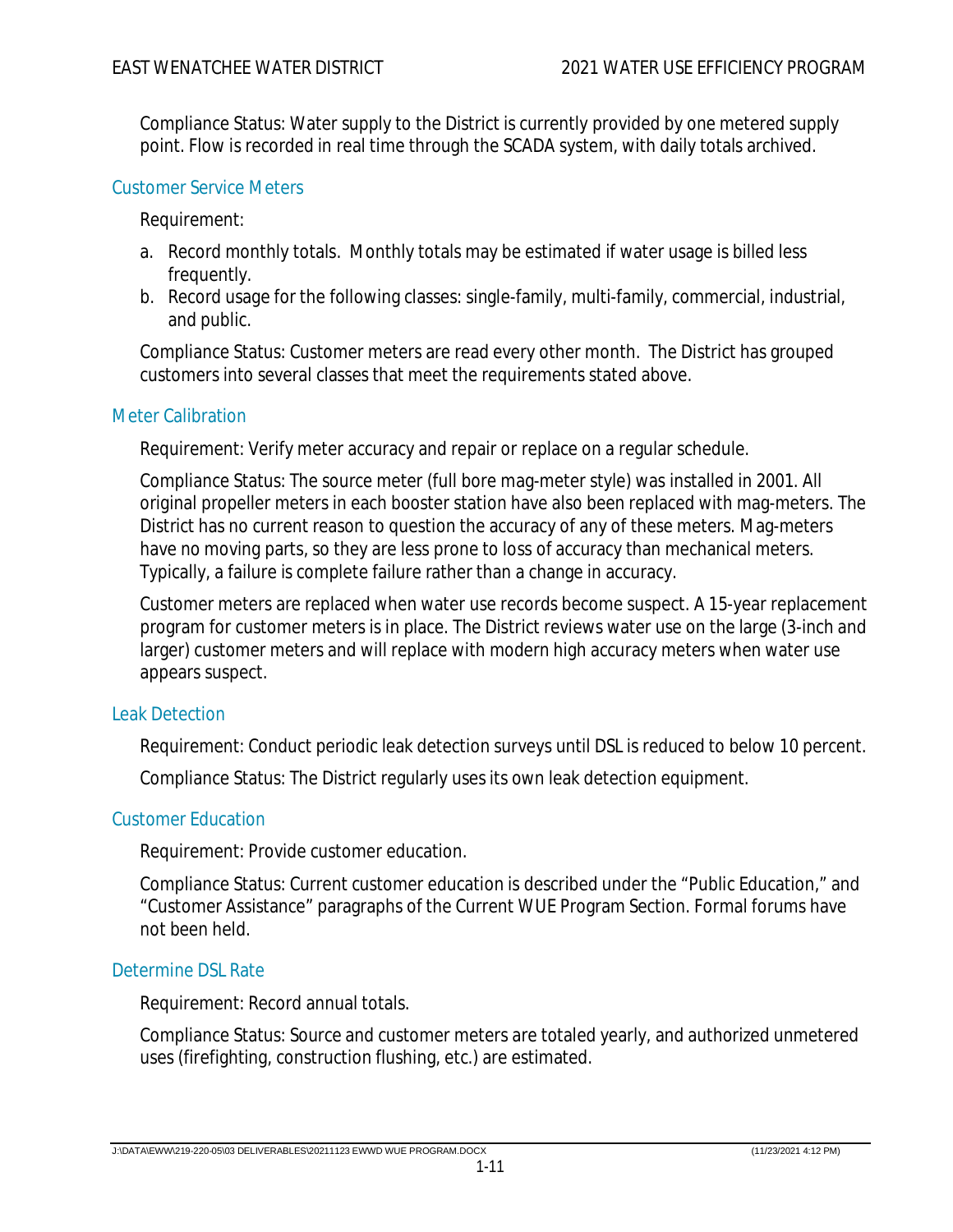## MEASURES TO BE EVALUATED OR IMPLEMENTED

Because the District exceeded 10,000 connections in 2020, at least 9 additional measures must be evaluated for applicability and cost-effectiveness.

The following measures are presented and evaluated for practicality and benefit. If a measure will not be implemented, it is evaluated on three bases: 1) the cost-effectiveness to the District; 2) the cost-effectiveness if costs are shared with other entities; and 3) the cost-effectiveness on a societal view. Measures that will be or are currently implemented do not include any further cost evaluation.

#### Cost Sharing Perspective

Except where specifically noted otherwise, cost sharing with other entities is considered ineffective. Education efforts typically have very low costs, and other measures are so geographically localized that coordinating with other entities would not increase efficiency or reduce costs. The District stays in constant contact with the City of Wenatchee and Chelan County PUD to discuss how each purveyors' approach to water use efficiency has fared.

#### Societal Perspective

The societal cost benefits of water use efficiency would be the same for any measure that reduces water use, and as such are not repeated in each section below. The efficient use of water can reduce electrical needs for pumping, improve instream flows (though for the capacious Regional Aquifer and Columbia River, this would not be measurable), and support both the perception and the reality that our resources are being used wisely.

#### WUE Measures

- 1) The District replaces steel mains where leaks have been identified. The District will commit the necessary budgetary resources through user fees to include these projects in the capital improvement program. This program is reviewed and updated at least annually.
- 2) The District has adopted a new rate system that will be implemented starting January 1, 2022.
	- a) The rate system includes customer classes of Single-Family, Multi-Family, Commercial, Industrial, and Irrigation.
	- b) Single Family rates are two tiered with higher unit cost for higher consumption.
	- c) Other class rates are single tiered, but at a higher rate than Single Family.
- 3) Change to Monthly Billing

The District has always billed customers every two months. Starting in 2022 bills will be sent monthly. The conservation benefit is that broken meters and private service leakage can be identified and fixed sooner.

In 2020 alone, residential service leakage was estimated to be at least 7 MG. Monthly billing could reduce this amount by up to half.

Since 2014, broken customer meters are estimated to have under-recorded from as low as 5 MG/year to as much as 29 MG/year. Monthly billing could reduce that value by up to half.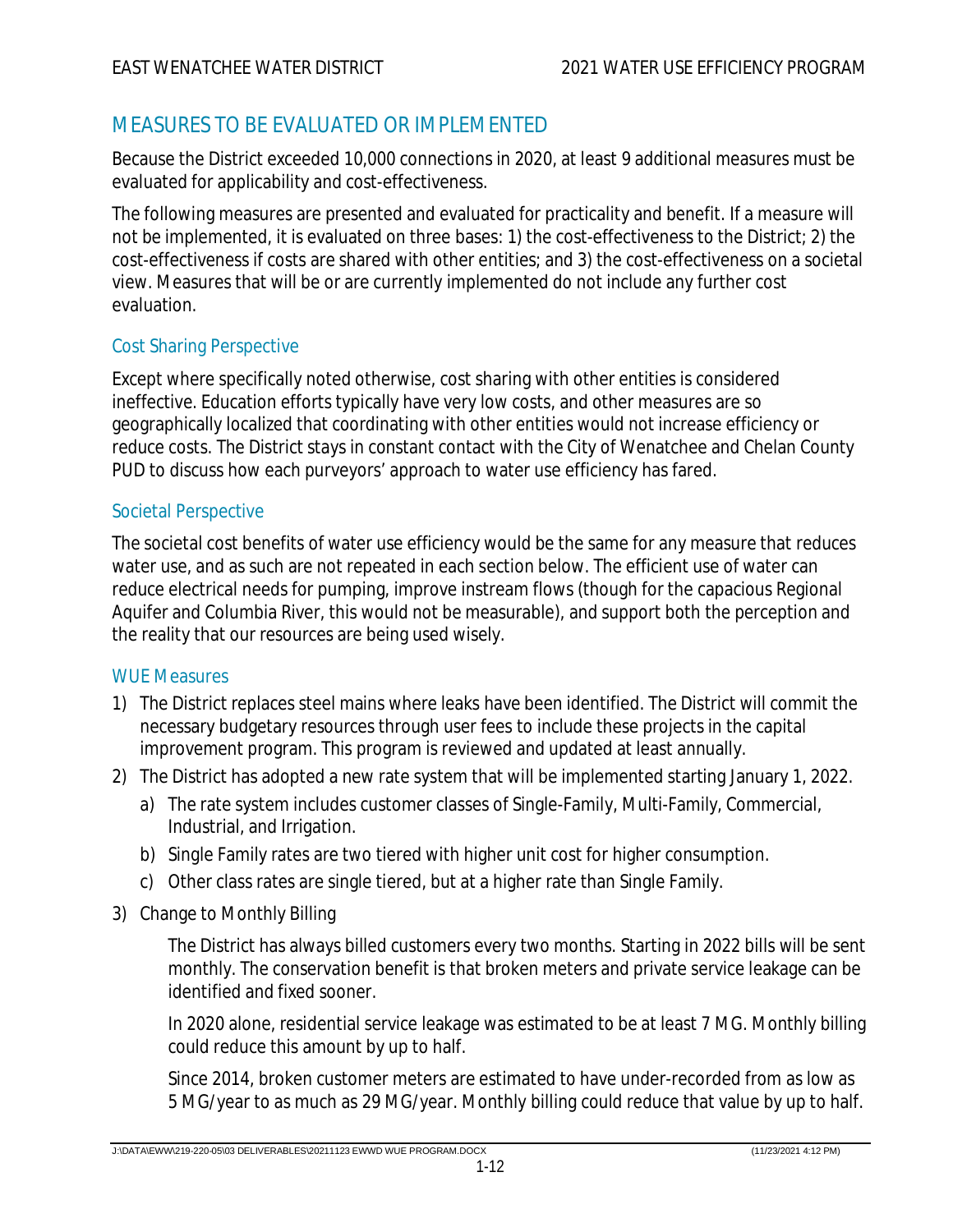- 4) Ongoing Public Education for Single Family customers.
	- a) Irrigation Water Use New Construction

The District reviews development and subdivision proposals for compliance with District standards. When land being developed is within an existing irrigation service area, the District will inform the proponent and encourage the use of separate irrigation water. The District has no jurisdiction to enforce the use of irrigation water, but will advise to the extent practical.

b) Landscape Management

Promote low water demand landscaping in all retail customer classes.

The District has promoted low water use landscaping (xeriscape) by utilizing xeriscape techniques during modifications to the District's office, reservoir, and booster pump station projects. However, other than the information in the proposed brochures regarding low water use landscaping, the District does not plan to actively pursue a formal program of promotion of this type of landscaping. The District directs customers to the Chelan County PUD website, which provides information about xeriscaping.

- 5) Ongoing Public Education for Multi Family customers. See also item 3a and 3b.
- 6) Ongoing Public Education for Commercial/Industrial customers. See also item 3a and 3b.
- 7) Bill Showing Consumption History for Single Family customers:

In 2009 the District updated their billing system so that bills now show water use over the same period from the previous year.

8) Bill Showing Consumption History for Multi Family customers:

See description under item 6.

9) Bill Showing Consumption History for Commercial/Industrial customers:

See description under item 6.

10) Irrigation Water Use – Existing Unserved Areas

The Regional Water System purchased a large amount of irrigation water shares from the Pioneer Water Users Association in 2013. Some of these shares will be used for municipal water, but some are available for irrigation. The District has discussed with the Greater Wenatchee Irrigation District to evaluate if irrigation water can be supplied to the Fancher Heights area, which currently has no irrigation water. A significant amount of infrastructure will be required, but the water savings could be over 0.5 MG per day.

Status: Not implemented, but the issue is reviewed every few years.

Cost: At least 5 miles of transmission main may be required at an estimated cost of \$5,000,000 to \$8,000,000. A distribution system within the improved areas is much harder to estimate, but may cost between \$3,000,000 and \$6,000,000.

11) Review Bills for Abnormal Use for Single Family customers

The District reviews billing trends and identifies individual customers whose usage increases dramatically. This can indicate a leak in a customer's private service.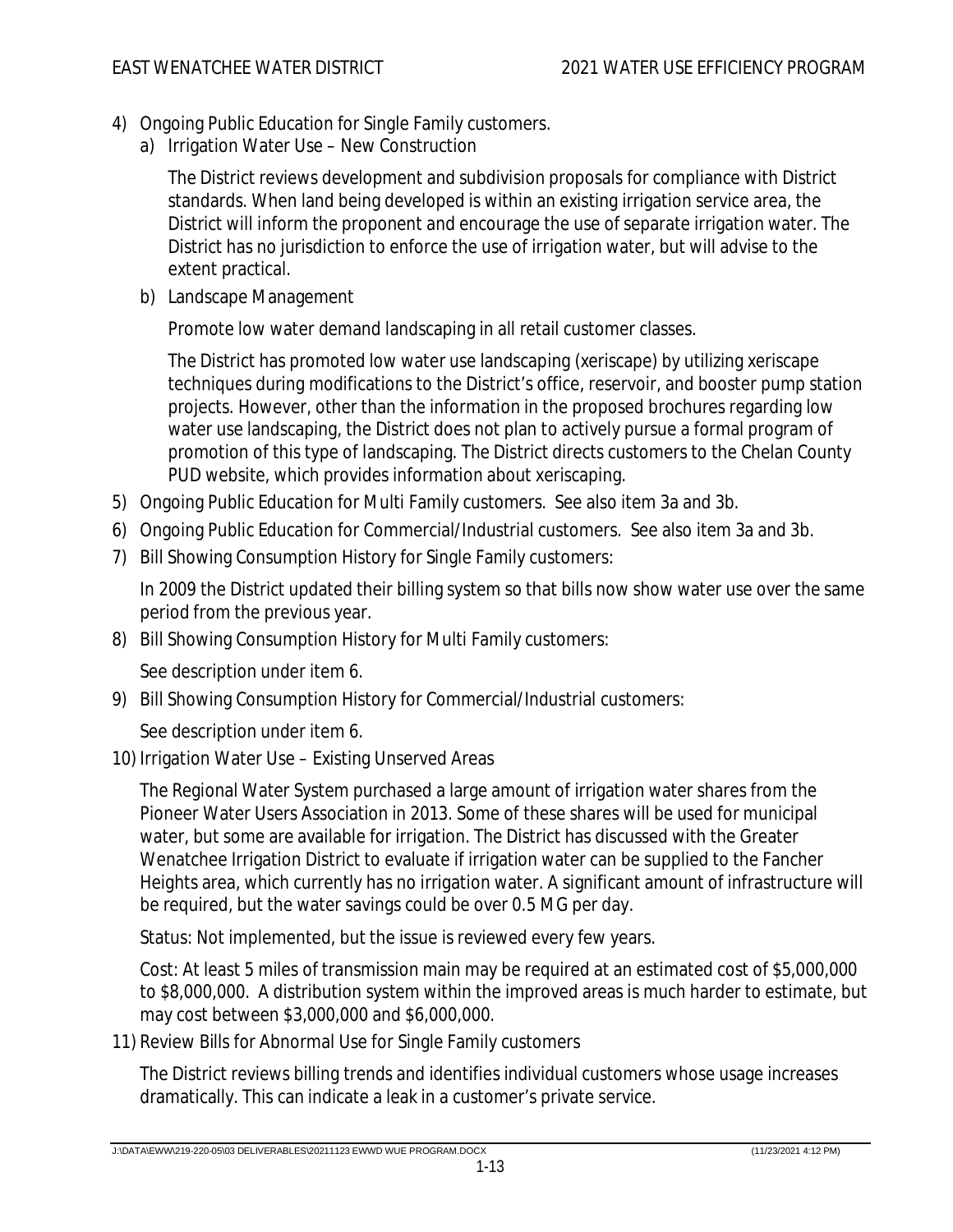Status: Implemented.

12) Review Bills for Abnormal Use for Multi Family customers.

See description under item 10.

13) Review Bills for Abnormal Use for Commercial/Industrial customers.

See description under item 10.

14) Supply Fixture Efficiency Kits to Customers on an Individual Basis

The District has both indoor and outdoor kits on hand. Documentation contained in the indoor kit states potential water savings of up to 130 gpd (47,000 gallons per year) per home.

15) Supply Fixture Efficiency Kits to All Existing Homes

New and remodeled residences in the District already need to comply with the water efficiency standards for plumbing fixtures.

Status: Not implemented.

Cost Evaluation: To purchase and distribute kits to retrofit fixtures of all older homes not meeting these standards would be cost prohibitive for the District. It appears that more can be accomplished in the program promotion measure by educating the public about ways to conserve water, including the new WUE standards for plumbing fixtures and devices they can install to improve the efficiency of their existing fixtures.

16) Install Real-time Customer Metering

The District is working with Sensus to implement a pilot study using their FlexNet system for about 850 customer smart meters in the 1593 and 1768 pressure zones. The system will monitor all customer use in real-time with the data readily available to both the customer and the District. This can indicate leaks immediately rather than waiting for bills to arrive and also allow the customer to make more educated decisions about their water use. Another benefit is reduced service trips to perform intermittent manual readings when homes are sold. Once fully implemented, drive-by meter reading will be almost fully eliminated.

Status: The District is ready to begin, but worldwide material shortages are preventing delivery of the equipment. The current best estimate is that equipment may arrive in spring of 2022.

Cost sharing: The technology is not expected to be more cost efficient with multiple agencies due to incompatible equipment and billing systems.

## INVENTORY OF SOURCES FOR RECLAIMED WATER

Following is a list of potential sources of reclaimed water.

#### Treated Sanitary Sewage Outflow

The District has had conversations with the Douglas County Sewer District about using its discharge water as a potential source for reclaimed water. Currently, the wastewater plant does not provide tertiary treatment, which, by itself, could stop any proposed project financially if grant monies are not found. To make any use of this water, an entirely new pump and distribution system would have to be built. The closest potential customer base of any useful size is Fancher Heights, about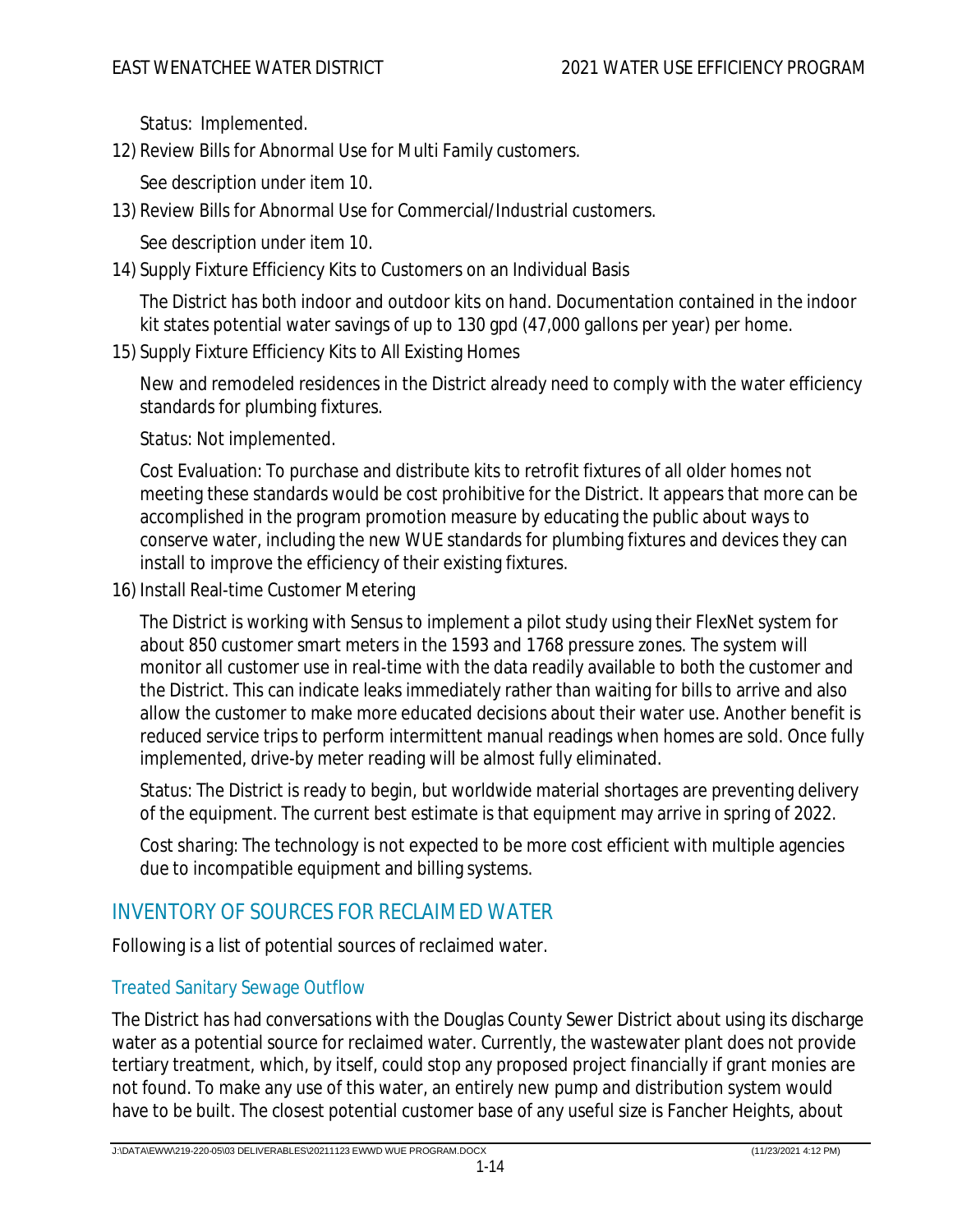three miles from the treatment plant. As water resources become more limited, this issue will be looked at more closely in the future with the Douglas County Sewer District.

Excerpt from the 2004 Water Resource Inventory Area (*WRIA*) *44 and 50 Watershed Management Plan*:

**1.2 Reclaimed Water Feasibility Assessment**

The Douglas County Sewer District Treatment Plant discharges about 3 million gallons per day of treated wastewater. This water could potentially be used for landscape irrigation for parks, cemeteries, and golf courses. Currently, the Sewer District does not have the facilities to treat the wastewater to the tertiary level, as required to protect public health and safety, and the tertiary treatment is cost prohibitive at this time compared to the benefits obtained. In the future, however, when the treatment plant is upgraded or a new plant is built, reclaimed water may become feasible.

#### Fish Hatcheries

The only fish hatchery near the District is at Rocky Reach Dam. The water is taken from wells in the same aquifer as the Regional water system, and then passed directly back into the Columbia River after going through the hatchery. Using the water as reclaimed water could potentially be difficult to gain acceptance from the Ecology as the rights may be non-consumptive or non-transferrable. At least 6 miles of transmission main and a pump station (estimated cost well over \$10,000,000) would be needed just to reach the leading edge of the District customer base. New distribution would also be required from that point into the District.

#### Storm Water Impoundments

Although there are numerous storm-water impoundments within the District service area that are managed by the City of East Wenatchee and Douglas County, the minimal rainfall of 10 inches annually does not provide a useful volume. Also, the rain primarily occurs is in the winter and spring months when irrigation water is not needed.

## POTENTIAL USES FOR RECLAIMED WATER

#### Industrial and Commercial

The industrial users have been informed that, if the water lost in their operations is supplied through their water meter, many are paying sewer charges on that water even though it may not be discharged to the sanitary sewer system because sewer charges are based on the water meter readings. These businesses have been encouraged to utilize their non-contact cooling water in some other aspect of their operation. Floor cleaning, landscape irrigation, and non-treated float tanks are potential recycling uses for non-contact cooling water.

#### Landscape Irrigation

This could include public parks, nurseries, and golf courses. The effluent from the Douglas County Sewer District wastewater treatment plant is the only nearby source of sufficient volumes to be used for irrigation. However, to protect public health and safety, treatment of the wastewater used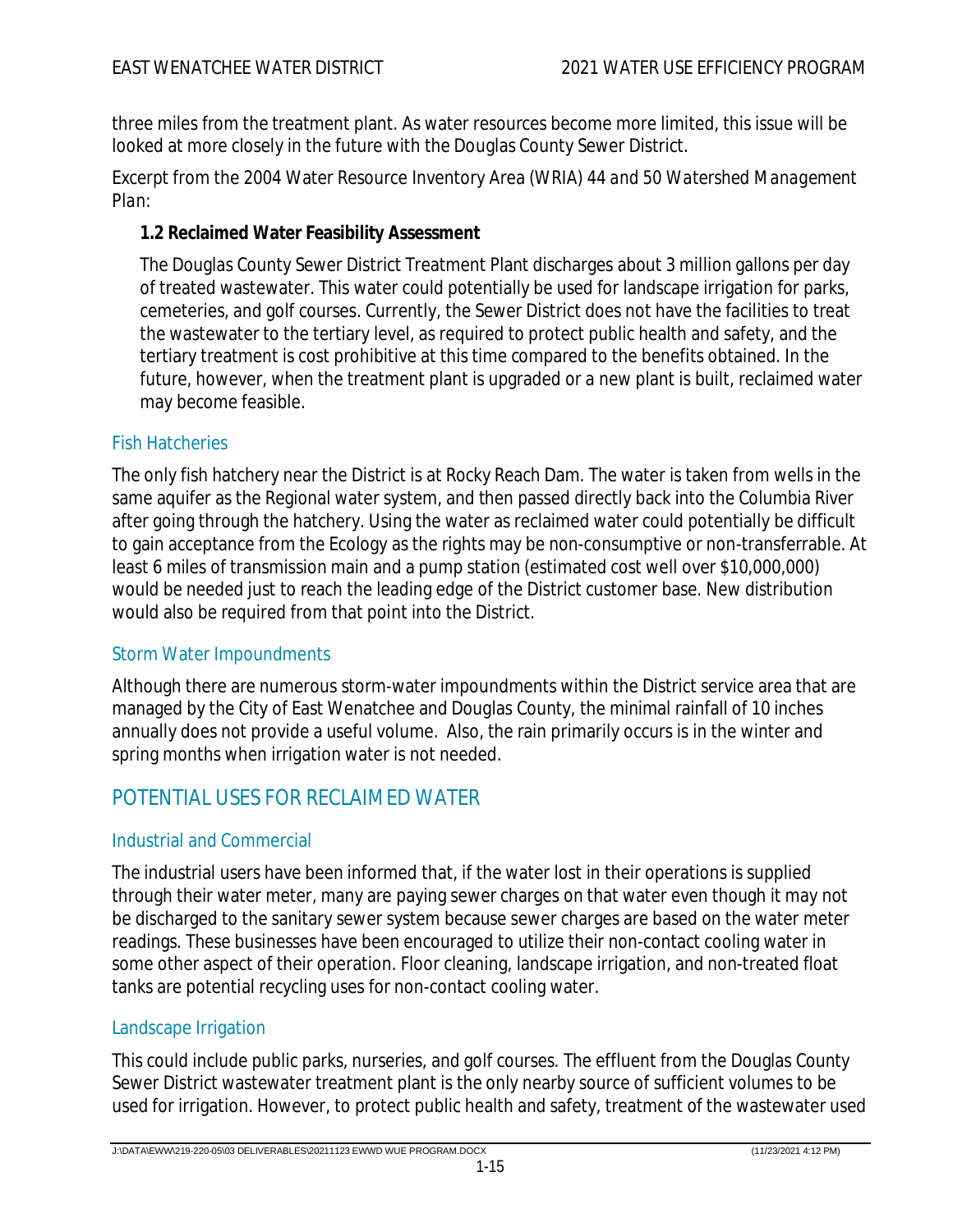for irrigation would need to be improved to the tertiary level. Tertiary treatment is estimated to be cost prohibitive at this time compared to the benefits obtained.

The closest park to the wastewater treatment plant is a very small City of East Wenatchee park at the north end of Valley Mall Parkway, approximately 2,000 feet north of the plant. This is estimated to be cost prohibitive for the benefits obtained.

All golf course, schools, and large landscape areas within the District are currently served via irrigation water from either Greater Wenatchee Reclamation District or the Wenatchee Reclamation District. So, converting them to a water reclamation source does not provide any water conservation savings through the District's water system.

### CONSERVATION PROGRAM MONITORING

The District will continue to monitor overall water use, per-capita water use, and the amount of DSL on an annual basis. The District will monitor the success or failure of its water conservation program by analyzing this data and determining the long-term trend in per-capita water usage. If the results of the program monitoring show that the water savings' goals for per-capita water use are not being met, more rigorous program implementation or additional program items will be considered.

Evaluation of the implemented measures will be made based on the criteria in **Table 1.6**.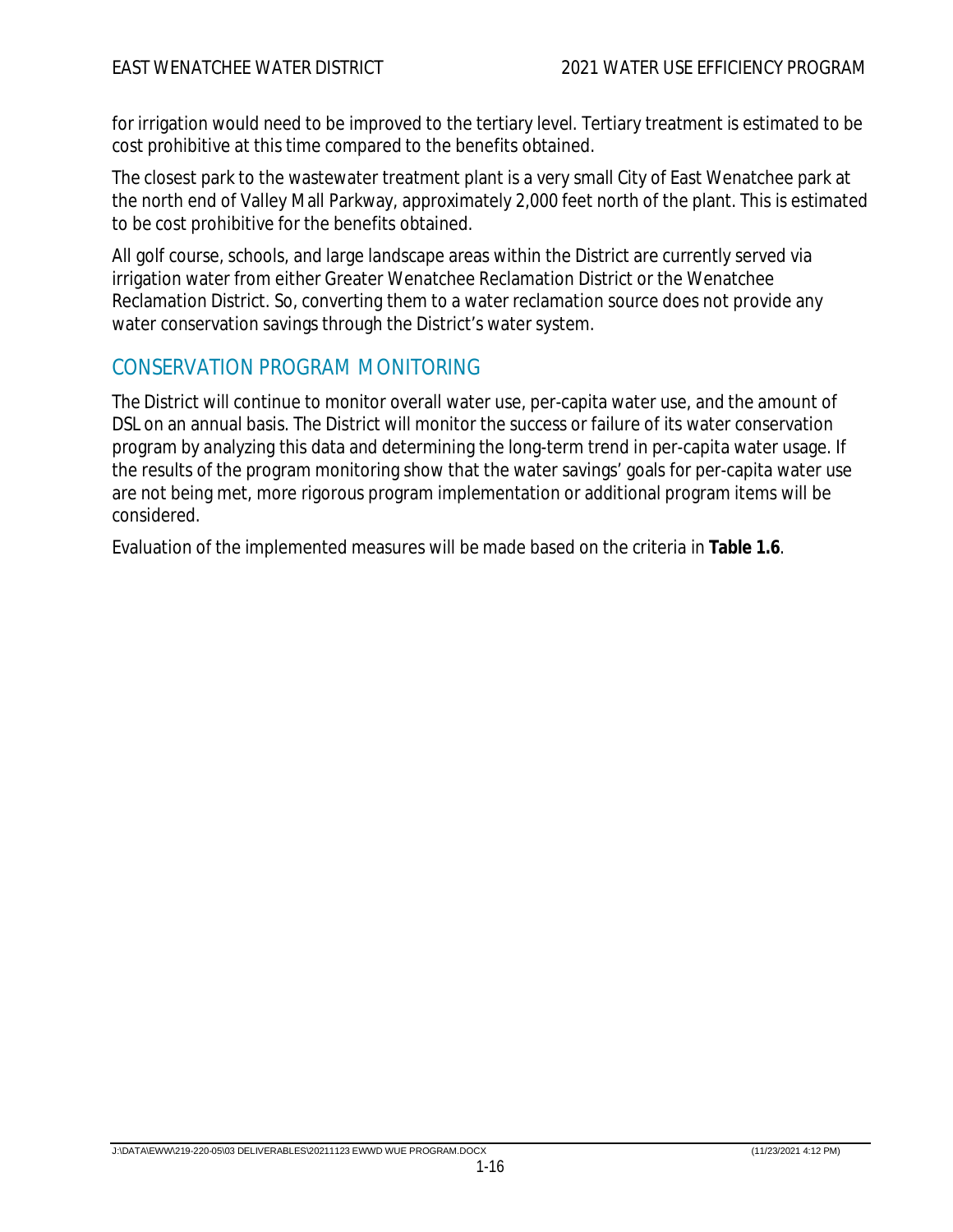| Category or<br><b>Measures</b><br>Implemented | Economic<br>Incentive<br>Promoted | <b>Monitoring Technique</b>                                                       | Impact to Water<br>(S)upply or Customer<br>(D)emand | Impact to (C)ommercial,<br>(R) esidential, or<br>(I)ndustrial Customer | <b>Measure Reduces</b><br>(P)eak Demand or<br>(O)verall Demand |
|-----------------------------------------------|-----------------------------------|-----------------------------------------------------------------------------------|-----------------------------------------------------|------------------------------------------------------------------------|----------------------------------------------------------------|
| <b>Tiered Billing</b>                         | Yes                               | Tabulate Annual Per<br>Customer and Per Capita<br>Consumption                     | D                                                   | C, R, I                                                                | P, O                                                           |
| <b>Steel Main</b><br>Replacement              | <b>No</b>                         | Track Annual Pipe Length<br>Replaced and Leaks<br>Repaired                        | $\mathsf S$                                         | N/A                                                                    | P, O                                                           |
| Public Outreach                               | N/A                               | <b>Track Brochures</b><br>Distributed, Presentations,<br>and Outreach             | D                                                   | R                                                                      | P, O                                                           |
| Program Promotion                             | N/A                               | <b>Track Brochures</b><br>Distributed, Presentations,<br>and Outreach             | D                                                   | C, R, I                                                                | P, O                                                           |
| Purveyor Assistance                           | N/A                               | Review Impacts with<br>Other Utilities and<br><b>Monitor Customer</b><br>Feedback | D                                                   | C, R, I                                                                | P, O                                                           |
| <b>Customer Assistance</b>                    | N/A                               | Track Number of<br><b>Customers and Material</b><br>Delivered                     | D                                                   | C, R, I                                                                | P, O                                                           |
| Source Meters                                 | N/A                               | Monitor Meter Accuracy                                                            | S.                                                  | N/A                                                                    | P, O                                                           |
| <b>Service Meters</b>                         | <b>No</b>                         | Monitor Meter Accuracy                                                            | D                                                   | C, R, I                                                                | $\mathcal{O}$                                                  |
| Unaccounted for<br>Water / Leak<br>Detection  | <b>No</b>                         | Annual Evaluation of<br><b>Water Loss</b>                                         | S                                                   | C, R, I                                                                | $\mathcal{O}$                                                  |

|  | Table 0.6 - Conservation Monitoring |  |
|--|-------------------------------------|--|
|  |                                     |  |

## WATER LOSS ACTION PLAN

The District's DSL is estimated to be just over 12 percent. The District crew has always spent part of their time repairing leaks. But by 2010 the leaks were becoming so numerous that the crew was spending nearly all of their time on repairs. Most leaks are in steel mains that are unlined or uncoated, steel customer service lines, and copper customer service lines. Even many lined and coated steel mains leak where the coatings have been damaged.

In response, the District developed a program in 2014 to replace the 80 miles of steel pipelines. The high cost of the program encouraged the District to contract with a financial firm to perform a rate study and develop a funding plan. A rate increase was enacted, but rather than wait for the increase to slowly build the reserves, a bond sale was conducted in 2016 to provide immediate funding to start the program. From 2016 to 2021, the District replaced approximately 8 miles of old mains. When new mains are installed, old customer service lines are replaced using HDPE.

When new private development occurs adjacent to a steel main, the District determines if the main needs to be replaced (upsized) to serve the hydraulic needs of the development. The District also evaluates if the development improvements may cause the existing main to leak, such as